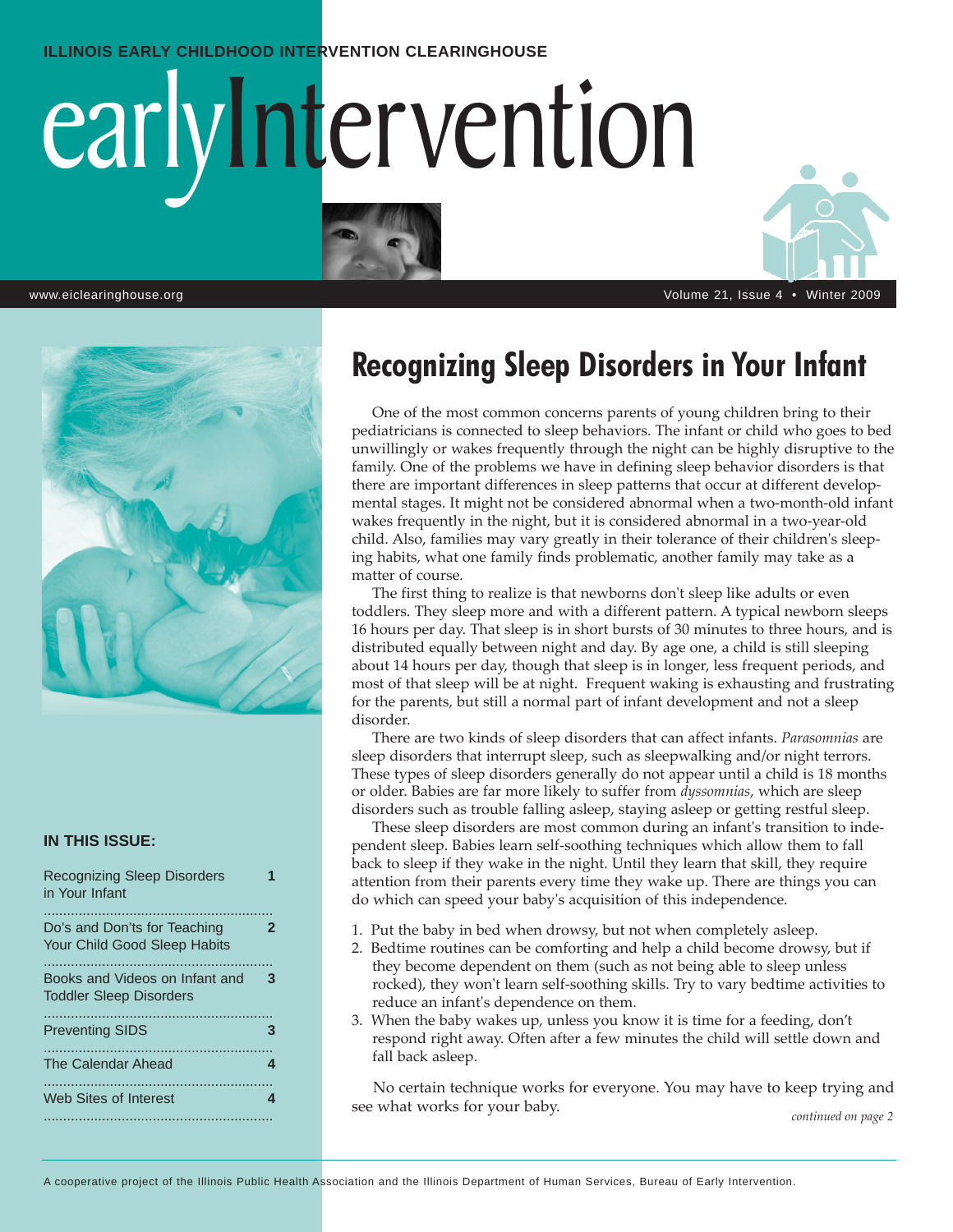# **Do's and Don'ts for Teaching Your Child Good Sleep Habits**

#### **DO:**

- Make bedtime a special time. Interact with your child in a way that is secure and loving. Be firm and go through a certain bedtime routine that your child is used to. At the end of the routine turn the lights off and it is time to fall asleep.
- Keep to a regular daily routine the same waking time, meal times, nap time and play times help the baby feel secure and comfortable and help with a smooth bedtime.
- Think hard about finding your child's ideal bedtime. Look for the time when your child is starting to slow down and get physically tired and begin getting them into bed *before* that time.
- Use a simple, regular bedtime routine. It should not last too long and should take place primarily in the room where the child will sleep. Include a few simple, quiet activities, such as a light snack, bath, cuddling, saying goodnight, and a story or lullaby.
- Make sure that the sleep routines you use can be used anywhere to help your child get to sleep wherever you may be.
- "White noise" devices may be useful, running fans or sound machines may not only block out distractive noises but may also simulate the sound babies hear in the womb.
- Use light to your advantage. Keep lights dim in the evening as bedtime approaches. In the morning, get your child into bright light. Light helps signal the brain into the right sleep-wake cycle.

#### **DON'T**

• Never soothe your child asleep by putting them to bed with a bottle of juice, milk or formula. This can cause baby bottle tooth decay. Feed or nurse the baby then put them down to sleep.



- Don't start giving solids before about 6 months of age. If your baby gets solids before their system can digest them, they may sleep worse due to tummy aches.
- Don't fill your child's bed with toys. Too many toys in bed can be distracting. One or two transitional objects are okay and can also help with separation issues. Babies under 4-6 months should have an empty crib to prevent suffocation.
- Never use sending your child to bed as a threat. This should be a time for secure, loving interaction, not a punishment.
- Don't give your child foods and drinks with caffeine in them. Even caffeine earlier in the day can disrupt your child's sleep cycle.
- If your child has a television set in their bedroom, remove it. Research shows watching television is linked to sleep problems.

#### **Sleep Disorders by Age and Suggested Interventions**

**Age 0 to 4 months.** Night waking and feeding are developmentally appropriate and there is little need to intervene.

**Age 4 to 12 months.** Night waking is treated by systematic ignoring and scheduled awakenings. If the infant is demanding nighttime feedings, it is useful to lengthen the interval before feeding, decreasing the volume and duration of the feeding and diluting the feeding.

**Age 2 to 4 years.** Disorders of initiating and maintaining sleep are most common. Parents can develop predictable bedtime routines, set firm limits and develop a reward system for better sleep habits. This may be a good time to introduce "transitional objects" into the bedtime routine, such as a special stuffed animal, toy, or blanket. It is also a great time to begin reading stories to them before bed.

If sleep problems persist, you know your baby better than anyone, contact your physician immediately.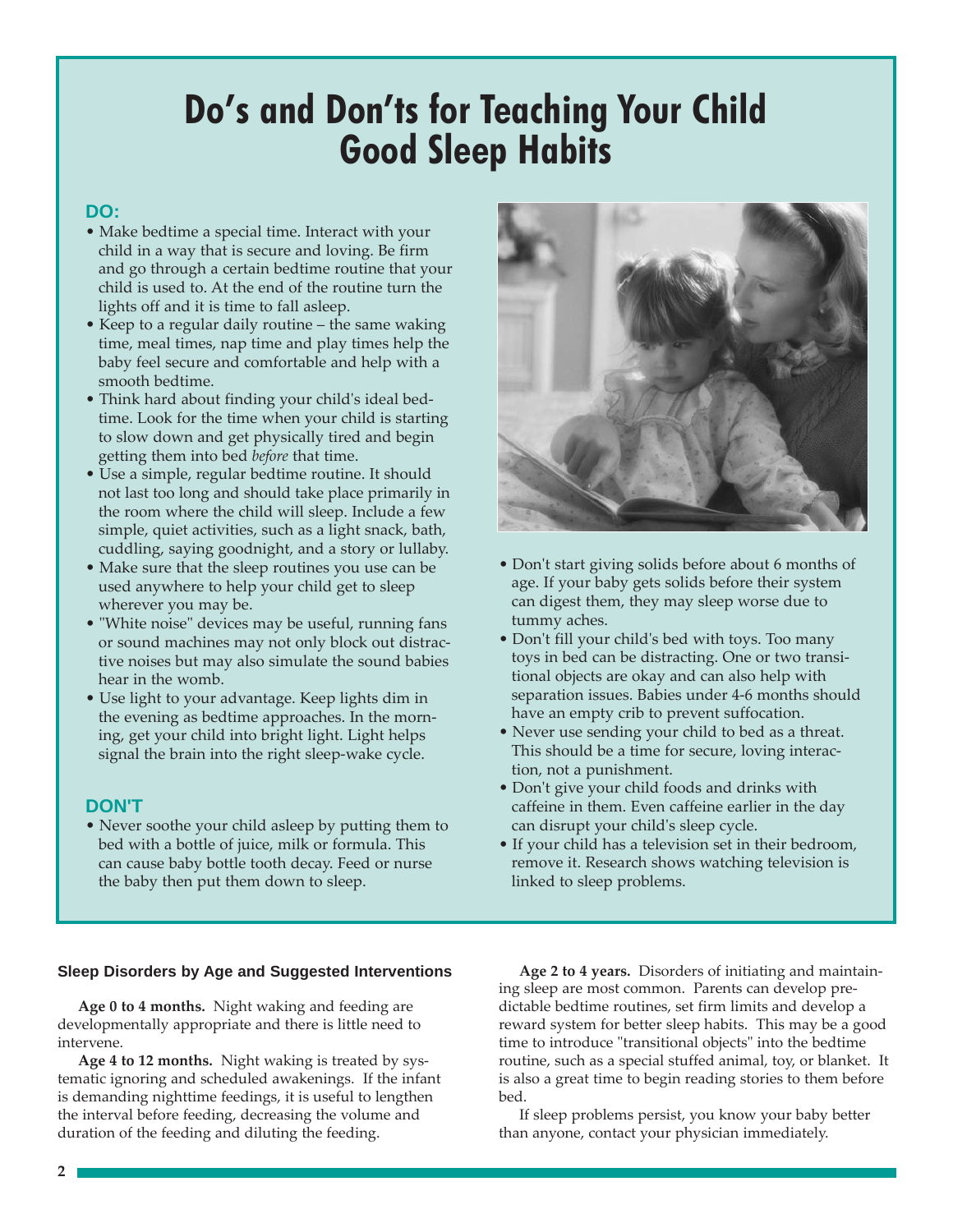## **Books and Videos on Infant and Toddler Sleep Disorders**

#### **Books**

*Baby & Toddler Sleep Solutions for Dummies.* Arthur Lavin and Susan Glaser. Hoboken, NJ: Wiley



L412 2007). This guide provides information you need to help your kids go to sleep – and stay asleep – all night long.

*It's Time to Sleep In Your Own Bed.* Lawrence E. Shapiro. Oakland, CA: New Harbinger Publications, 2008. (Call # WM 188 S529 2008). This compassionate children's book follows Alex as he struggles with his feelings about sleeping in his room, learns his bed is a special place and finally goes to sleep by himself in his own bed.

## *The Sleepeasy Solution: The Exhausted Parent's Guide to*

*Getting Your Child to Sleep – from Birth to Age 5.* Jennifer Waldburger and Jill Spivak. Deerfield Beach, FL: Health Communications, 2007. (Call # WM 188 .W157 2007). The authors provide a customized sleep plan, clear step-by-step instructions and emotional support as your child learns.

#### *Sleepless in America: Is Your Child Misbehaving or Missing*

*Sleep?* Mary Sheedy Kurcinka. New York: HarperCollins, 2006. (Call # WM 188 .K96s 2006) – Based on the personal experience of parents as well as up-to-date scientific research, this book focuses on the topic of sleep deprivation and its solutions as a way to look at child behavior and development issues.

*Teach Your Baby to Sleep: Solving Sleep Problems from Newborn Through Childhood.* New York: Sterling Publishing, 2005. (Call # WM 188 .T253 2005). This book features the work of the Millpond Children's Sleep Clinic of England. Discover how to get your baby or child to settle easily and sleep through the night.

#### **Videos**

*Helping Your Baby Sleep Through the Night.* (23 minute DVD videodisc). [El Cerrito, CA]: Medical Center for Health Concerns, 2006. (Call # WM 188 H483 2006). This video shows how to help babies soothe themselves to sleep, hints for enhancing your child's sleep environment, how babies learn the differences between day and night and a gentle 4-night program to eliminate post-midnight feedings.

*The Sleepeasy Solution for Crib Sleepers.* (97 minute DVD videodisc). Los Angeles: Sleepy Planet, 2007. (Call # WM 188 .W157d 2007). This video is a complement to the book described above. Highlights include the 6 sleep stealers that cause most sleep problems in children and a step-by-step guide to solving your child's nap and nighttime sleep problems.

*Your Baby Can Sleep.* (24 minute DVD videodisc). Bethesda, MD: Better Health Video, 1998. (Call # WM 188 .Y81 1998). Pediatric sleep specialist Dr. Stuart Tomares presents a simple method to have a baby with sleep problems sleeping well in about a week.

## PREVENTING SIDS



One of the most serious worries during a baby's first year is the possibility of Sudden Infant Death Syndrome (SIDS), where some babies die in their sleep for no apparent reason. Although much about SIDS is still not clearly understood, there are some basic sleep habits that will minimize your infant's risk.

- 1. Babies should always be put to sleep on their backs. Studies have shown that this one step reduces the incidence of SIDS by up to 30%.
- 2. Make sure there are no pillows, stuffed animals, or comforters in the crib as the child could suffocate from them. Even a newborn who doesn't move around is at risk, for example, if a stuffed animal fell on his or her face. Swaddling a newborn in a light blanket is fine and often helps him or her stay asleep.
- 3. Don't make the room too warm and dress the baby as you would dress for bed.
- 4. Recent research has shown the benefits of placing a small fan in the infant's room, just to help circulate air in the room.